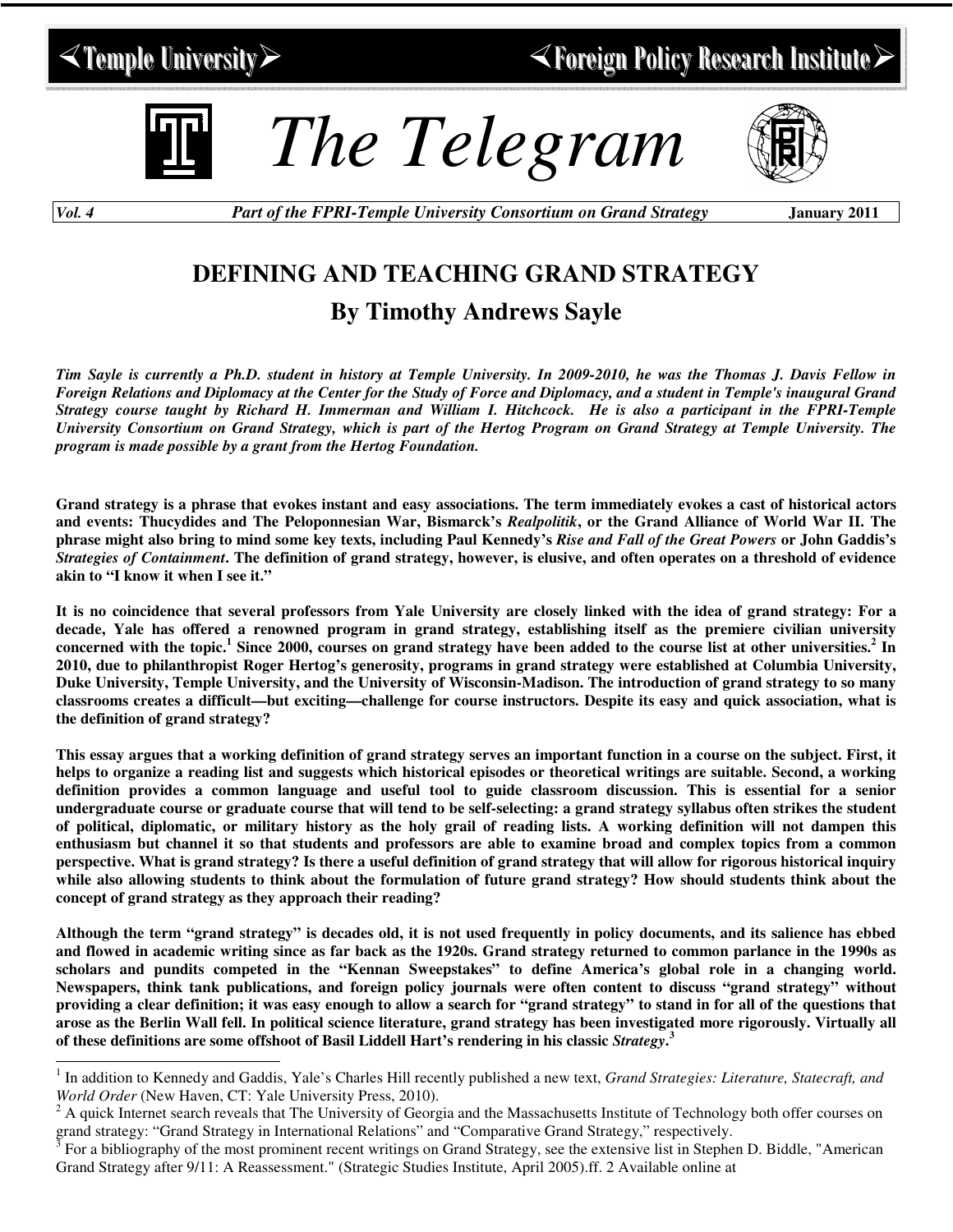## **IS GRAND STRATEGY ONLY FOR WAR?**

The "role of grand strategy," or simply "higher strategy" as Liddell Hart also referred to it, "is to co-ordinate and direct all the resources of a nation, or band of nations, toward the attainment of the political object of the war." Liddell Hart's definition warrants exploring in close detail. First, he argues that Grand Strategy has a "role" and is actively used by the nation to serve a purpose. That purpose, or the "political object" in Liddell Hart's phrase, is a function of war and is thus defined in relation to an enemy.<sup>4</sup> For Liddell Hart, grand strategy is inseparable from war. Indeed it is "practically **synonymous with the policy which guides the conduct of war." 5**

Many scholars have used Liddell Hart's definition profitably when studying the history of high policy of war. James McPherson, to provide a prominent example, has used the concept successfully to explain Abraham Lincoln's role as Commander-in-Chief during the Civil War. Lincoln's grand strategy, what McPherson also calls his "national strategy," was the concentration of all political, economic, diplomatic, psychological and military resources to achieve the Union's "policy," or war aims.<sup>6</sup> But what value does Liddell Hart's definition have for thinking about historical periods not marked by war?

Liddell Hart's definition is too narrow to stand alone for a course intended to examine more than warfare alone. If Liddell Hart's explanation of grand strategy is to be carried forward with its original definition, its use must be circumscribed to major wars that require a nation to exploit its full reservoir of resources. This conception of grand strategy is problematic for two reasons. First, a course based on historical examples that fit Liddell Hart's concept of grand strategy will be limited to examples of major or total war. Two possible subjects for study, the Roman Empire and the British Empire, do not fit easily into this conceptual framework. Certainly each had many enemies, but whether either empire governed its external policies **with attention to enemies to the exclusion of interests is debatable.**

Second, for students of political science or policy studies who wish to think about formulating policy, Liddell Hart's definition offers little guidance about the purpose or objective of a grand strategy. An important element of Liddell Hart's definition is indeed to achieve a political objective; but in *Strategy* this political object is defined in some relationship to a defined enemy in an ongoing conflict. Liddell Hart's definition provides no tools for deciding the political object of a grand strategy, a difficult **task made more onerous by the lack of an identifiable threat. 7**

The second potential use of Liddell Hart's definition is to adapt it and make it more broadly applicable. This approach, the argument goes, will serve students who aspire to positions where they might formulate a grand strategy for a business, a nonprofit organization, or a government agency.<sup>8</sup> John Gaddis has adopted a similar definition in his teaching, such that "grand strategy is the calculated relationship of means to large ends." Examples from war and statecraft, which form the bulk of the Yale course's syllabus (and that at Temple, the catalyst for this essay), predominate "because the fighting of wars and the management of states have demanded the calculation of relationships between means and ends for a longer stretch of time than any other documented area of collective human activity."<sup>9</sup> Gaddis' definition is Liddell Hart's stripped of reference to the nation and war, though wars are studied because they provide an extensive data set. But if the scholar, student, or practitioner dismisses the historical surrounds of Liddell Hart's argument, and applies grand strategy widely to non-emergency, non-war, **and even sub-state level problems, how does this differ from the unadorned "strategy?" 10**

<sup>&</sup>lt;http://www.strategicstudiesinstitute.army.mil/>.

<sup>4</sup> The "political object" is a phrase also employed by Carl von Clausewitz in *On War*. For Clausewitz, "the *political object […]* was the *original motive*" for war. Carl von Clausewitz et al., *On War*, Oxford World's Classics (New York: Oxford University Press, 2006), p. 20.

<sup>&</sup>lt;sup>5</sup> Liddell Hart shades grand strategy a slightly different color from pure policy, arguing grand strategy is "policy in execution." Unless otherwise noted, all quotes from Liddell Hart are from Basil Henry Liddell Hart, *Strategy*, 2d rev. ed. (Toronto: Meridian, 1991), pp. 321-22.

<sup>6</sup> McPherson notes that his term "national strategy" might also be called "grand strategy." James M. McPherson, *Tried by War : Abraham Lincoln as Commander in Chief* (New York: Penguin Press, 2008), p. 5.

 $<sup>7</sup>$  Stephen M. Walt stresses the value of understanding state action as a response to perceived threats, rather than potential enemies in</sup> *The Origins of Alliances* (Ithaca: Cornell University Press, 1987).

<sup>&</sup>lt;sup>8</sup> The relationship between the grand strategy of states and the strategic planning essential to effective business policy and administration is murky. An examination and comparison of the literature on both fields would be highly valuable. Much writing on strategy in the *Harvard Business Review*, for instance, seems entirely divorced from that found in diplomatic or military history. A notable exception is a short essay by Henry Mintzberg that stresses strategic formulation as an iterative process rather than a simple top-down and unchanging guidance. See H. Mintzberg, "Crafting Strategy," *Harvard Business Review*, July-August 1987.

<sup>&</sup>lt;sup>9</sup> Gaddis explained and defended his broad definition of grand strategy in his notes for an address: John Lewis Gaddis, "What is Grand Strategy?" Presented at a meeting of the FPRI-Temple University Consortium on Grand Strategy, Philadelphia, Pennsylvania. September 10, 2009.

 $10$ <sup>10</sup> This is not to suggest that "strategy" is a simple concept that does not require deep study and contemplation itself. For a provocative and informative consideration of "strategy," see Richard K. Betts, "Is Strategy an Illusion?," *International Security,* Fall, 2000.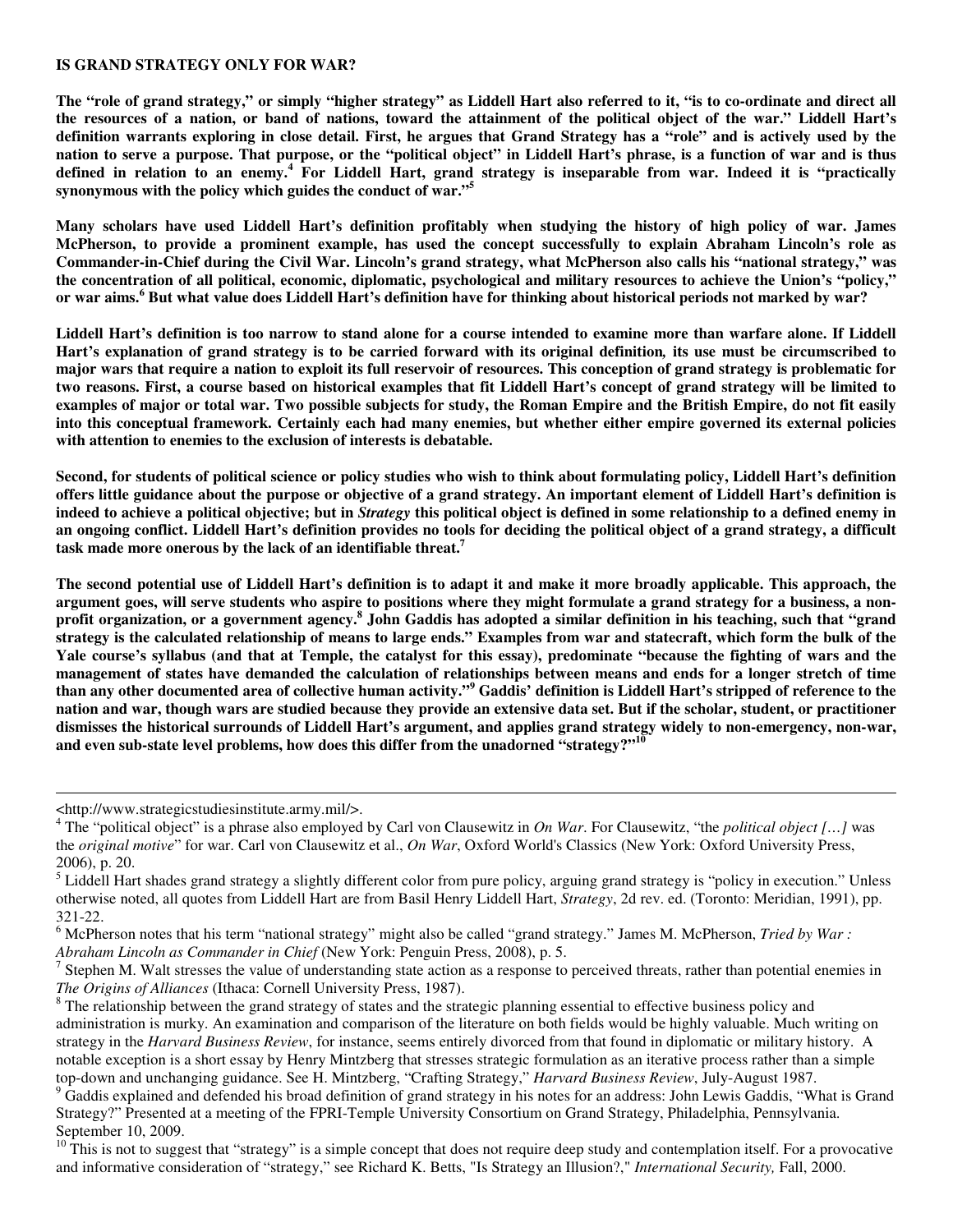The above question begs another: How and why did Liddell Hart distinguish between strategy and grand strategy? Grand strategy was "grand" in Liddell Hart's definition because it was coordinated at the highest levels of the state and required marshaling the full range of a state's resources for war. It was a rare and particular circumstance, observable only at distinct times in modern history. There are two concerns that stem from applying grand strategy, based on examples that fit Liddell **Hart's definition, to non-conflict situations.**

Edward Luttwak in his book Strategy: The Logic of War and Peace, published in 1987 and revised in 2001, raises concerns about the wisdom of equating war and peace. Luttwak makes a convincing argument that decision making in war is fundamentally different from that in peacetime or civilian pursuits, such as business or politics. In peaceful pursuits, legal systems and strong customs exist to allow policymakers to plan without worry of physical attack or destruction. As a result, businesses tend to focus on efficiency, economies of scale, and centralization of resources. In war, however, efficiency, economy of scale, and concentration of equipment and personnel are often detrimental to success. Instead, success in war requires a denial of peacetime methods and a focus on redundancy (to better defend oneself and to ensure one's weapons are effective against various defenses), dispersal, and surprise. Surprise, a key determinant of success in war, often requires wartime leaders to make choices that are entirely illogical other than that they may successfully deceive the adversary.<sup>11</sup> The logic of war and the logic of peace, writes Luttwak, are in many ways opposites and require entirely different perspectives and **methods of planning and thinking.**

The political theorist Michael Walzer offers another compelling argument about why the study of decision making in war may poorly inform peacetime choices. In his Arguing about War, Walzer warns against the "routinization of emergency" and considers the moral and ethical dilemmas of treating all foreign policy problems as if resolution requires the full weight of the **state's power. <sup>12</sup> The ethics governing—and perhaps constraining—the policy choices available to decision makers are** contingent upon the type of emergency. The major wars which Hart took as his model would likely meet Walzer's test of the "supreme emergency," in which immoral activities take on an acceptable level of morality because of the threat posed to the state. The decisions taken by the historical leaders in Hart's study were often brutal and horrific, often little more than a Hobson's choice between life and death. The routinization of grand strategy, in the mould of Liddell Hart's definition, leads directly to what Walzer has termed the "routinization of emergency" whereby means are trivialized and ends reign supreme. Surely, given the arguments put forth by Luttwak and Walzer, those interested in developing a capacity for strategic thinking **for peacetime pursuits would be better served by using a data set drawn from business examples. 13**

The Liddell Hart definition, then, is a difficult one for the classroom. In its original form, it serves as a good analytic framework for describing how modern states coordinate and mobilize resources for war. It provides an important warning, too often unheeded, that efforts to win a war should also seek to win the peace. But as the definition rests on a state of war, and the political object that requires a grand strategy is defined in relation to an enemy, it limits historical examples and offers little guidance for those seeking to formulate a future grand strategy without an obvious threat. But trying to modify Liddell Hart's definition has troublesome consequences. As Luttwak and Walzer suggest, redefining grand strategy so broadly as to **disconnect it from** *raison d'état* **will prove counterproductive and invite moral and ethical complications.**

Does this mean Liddell Hart's definition should be discarded? Certainly not. Liddell Hart's writing on grand strategy has contributed immensely to the study of high policy, and his chapter on "The Theory of Strategy" is an excellent introduction for students. His most valuable observation is to identify the variety of resources the state may apply to accomplish the political objective. For "grand strategy," he writes, "should both calculate and develop" the military, economic, and moral resources of the nation. It should also regulate the distribution of power in the war-fighting society, both between the armed services and between the military and industry. Further, it applies financial, diplomatic, commercial, and ethical pressure to **weaken an opponent's will. 14**

Again, however, the calculation and coordination described by Liddell Hart is initiated in response to a wartime situation, and the state's resources are marshaled to end the war and achieve a state of peace. How can the concept of "grand strategy" be framed to allow the study of the interaction of all of the state's instruments and resources, regardless of whether that state is participating in a major war, or is driven by no other goal than to maintain or enhance its general position? Liddell Hart himself hints at the solution to this problem when he writes that grand strategy is a "plane," along with other planes such as **tactics and strategy. 15**

<sup>11</sup> Edward Luttwak, *Strategy: The Logic of War and Peace* (Cambridge, Mass.: Belknap Press of Harvard University Press, 1987), Edward Luttwak, *Strategy: The Logic of War and Peace*, Rev. and enl. ed. (Cambridge, MA: Belknap Press of Harvard University Press, 2001).

<sup>&</sup>lt;sup>12</sup> Michael Walzer, *Arguing About War* (New Haven: Yale University Press, 2004). See Chapter 3, "Emergency Ethics."

<sup>&</sup>lt;sup>13</sup> The case study method, developed by the Harvard Business School in the 1920s, is now ubiquitous in undergraduate and graduate business and public administration programs. Harvard's John F. Kennedy School of Government at Harvard University also relies on case studies as an essential pedagogical tool.

<sup>14</sup> Liddell Hart, *Strategy*.

<sup>15</sup> Ibid.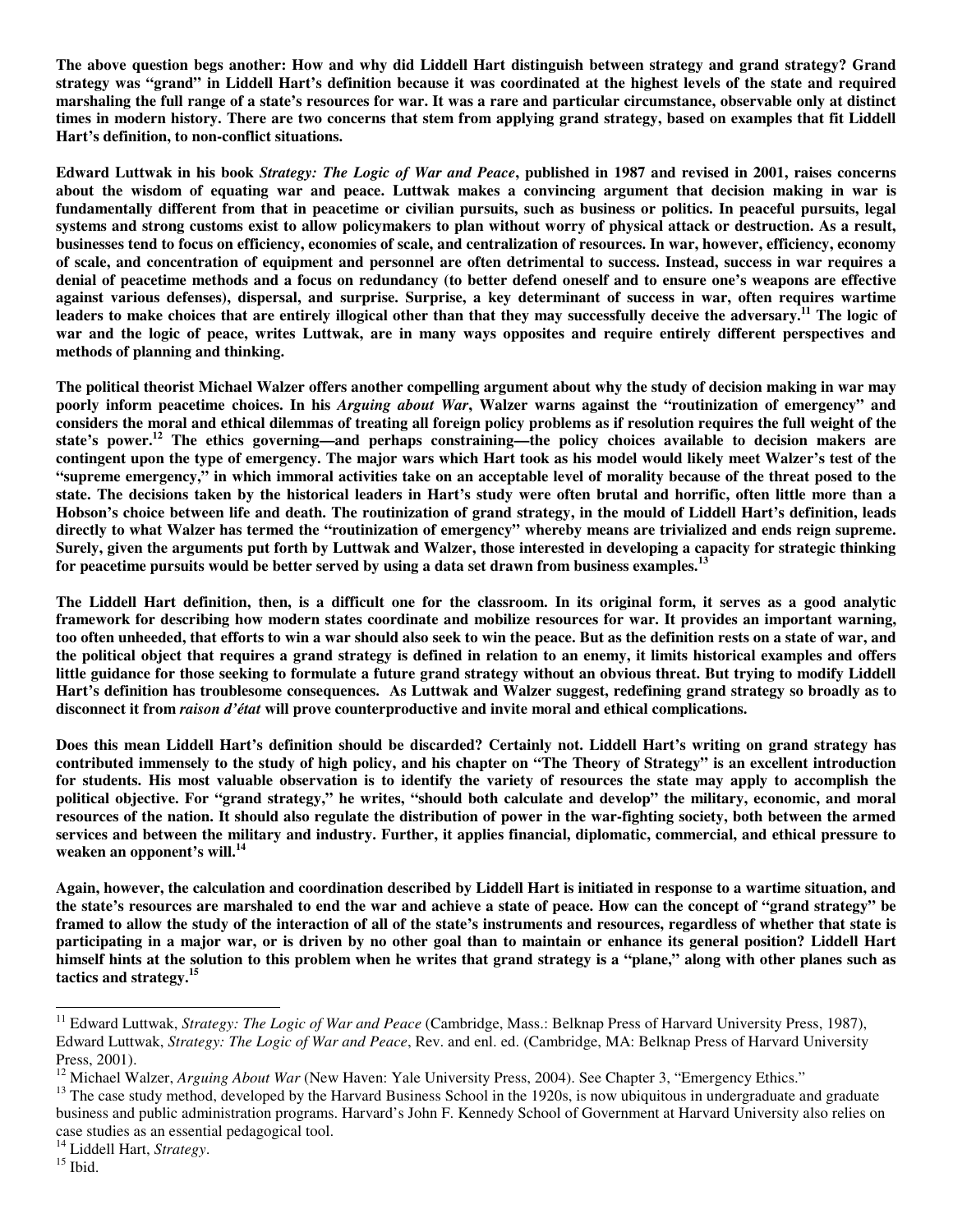If one reconceptualizes "grand strategy" as a plane upon which the different resources of the state interact, with or without a conscious act of coordination, a different working definition emerges. Luttwak, who has published books on the grand strategies of the Roman Empire, Soviet Union, and most recently the Byzantine Empire, recently offered such a definition and **it holds great merit:**

All states have a grand strategy, whether they know it or not. That is inevitable because grand strategy is **simply the** *level* **at which knowledge and persuasion, or in modern terms intelligence and diplomacy, interact** with military strength to determine outcomes in a world of other states with their own "grand strategies.<sup>16</sup>

Luttwak's definition obviates the distinction between war and peace, and instead suggests that a state's grand strategy interacts with other states regardless of whether they are friend or foe. Although all states have grand strategies according to this definition, Luttwak notes that not all grand strategies are created equally. In fact, he argues, these strategies vary dramatically in cohesion and effectiveness.<sup>17</sup> But he is correct to point out that the various resources of the state, and particularly the instruments of foreign policy, exercise an effect on each other, intentionally or otherwise. Luttwak's definition offers an advantage. Rather than limiting "grand strategy" to an active, purposeful coordination process, it describes the interaction of a state's resources that occurs despite varying degrees of awareness and management of these resources.

## **CULTURE, IDEOLOGY AND GRAND STRATEGY**

Inherent in this definition is a hypothesis that the roots of grand strategy formulation are deeper than the calculations of contemporary policymakers. An examination of grand strategy following Luttwak's definition will encourage evaluation of the sources of grand strategy: What influence do cultural forces in society, for example, have on the shape of a state's grand strategy? Similarly, what freedom and ability do individual leaders have to coordinate and apply the resources of the state?

These are critical questions for the study of grand strategy, but they are not new for either historians or political scientists. These questions reflect a growing trend in both disciplines to focus on the role of "ideational factors" in the creation of policy. There exists a growing literature in both the history and political science literature that may be harnessed in pursuit of the **study of grand strategy.**

Diplomatic and international historians, for instance, might return to Ronald Robinson and John Gallagher's writings to get a sense of this method of history at work. Robinson and Gallagher, in their examination of British imperialism in the Victorian age, introduced the concept of the "official mind" to explain the formulation and execution of policy. In describing bureaucrats and politicians in late-Victorian Britain, Robinson and Gallagher explain that their policies were based on more than rational calculation. Instead, their "solutions and purposes [...] were charged with the experience and beliefs of the society in which they lived." Their behavior was influenced by the "assumptions and prejudices accumulated from past successes and failures." Because their policies had a historical context, they can only be understood with reference to policies that had gone before, as well as the events of the contemporary era.<sup>18</sup> Paul Kennedy later employed Robinson and Gallagher's concept of the official mind with great effect tracing British and German attitudes from 1860 through the outbreak World War I.<sup>19</sup> Since these works were published, the discipline of history has undergone a "cultural turn" that has encouraged some historians to emphasize further the roles of ideational factors in explaining foreign policy. Historians of foreign relations will **recognize this as the concept of "ideology." 20**

In parallel fashion, the political science and strategic studies literature offers a means of exploring the sources of grand

<sup>16</sup> Edward Luttwak, *The Grand Strategy of the Byzantine Empire* (Cambridge, Mass.: Belknap Press of Harvard University Press, 2009), 409. Although this sentence only mentions intelligence, diplomacy, and military strength, it is clear from Luttwak's text that he considers the resources of a state in terms at least as broad as Liddell Hart. Some might balk at Luttwak's decision to describe a "world of other states," but "states" in this sentence could and should easily be replaced by "entities" or another appropriate word that acknowledges non-state actors who nonetheless maintain diplomatic, military, intelligence, economic, and moral resources.  $17$  Ibid.

<sup>&</sup>lt;sup>18</sup> Indeed, "the tradition of policy had come down unbroken from Pitt to Canning to Palmerston and Clarendon." Ronald Edward Robinson and John Gallagher, *Africa and the Victorians: The Official Mind of Imperialism* (London: Macmillan, 1963), pp. 21-22. 19 Paul M. Kennedy, *The Rise of the Anglo-German Antagonism, 1860-1914* (London: Ashfield Press, 1987).

<sup>&</sup>lt;sup>20</sup> Ideology, for the purposes of this essay, is best defined as "an interrelated set of convictions or assumptions that reduces the complexities of a particular slice of reality to easily comprehensible terms and suggests appropriate ways of dealing with that reality." Michael H. Hunt, "Ideology," in *Explaining the History of American Foreign Relations*, ed. Michael J. Hogan and Thomas G. Paterson (New York: Cambridge University Press, 2004), 222. The methodology of ideology has driven important works on American policies that are worthwhile candidates for study as 'grand strategy.' Cf. Michael E. Latham, *Modernization as Ideology: American Social Science And "Nation Building" In the Kennedy Era*, New Cold War History. (Chapel Hill, N.C.: University of North Carolina Press, 2000), Odd Arne Westad, *The Global Cold War: Third World Interventions and the Making of Our Times* (New York: Cambridge University Press, 2005).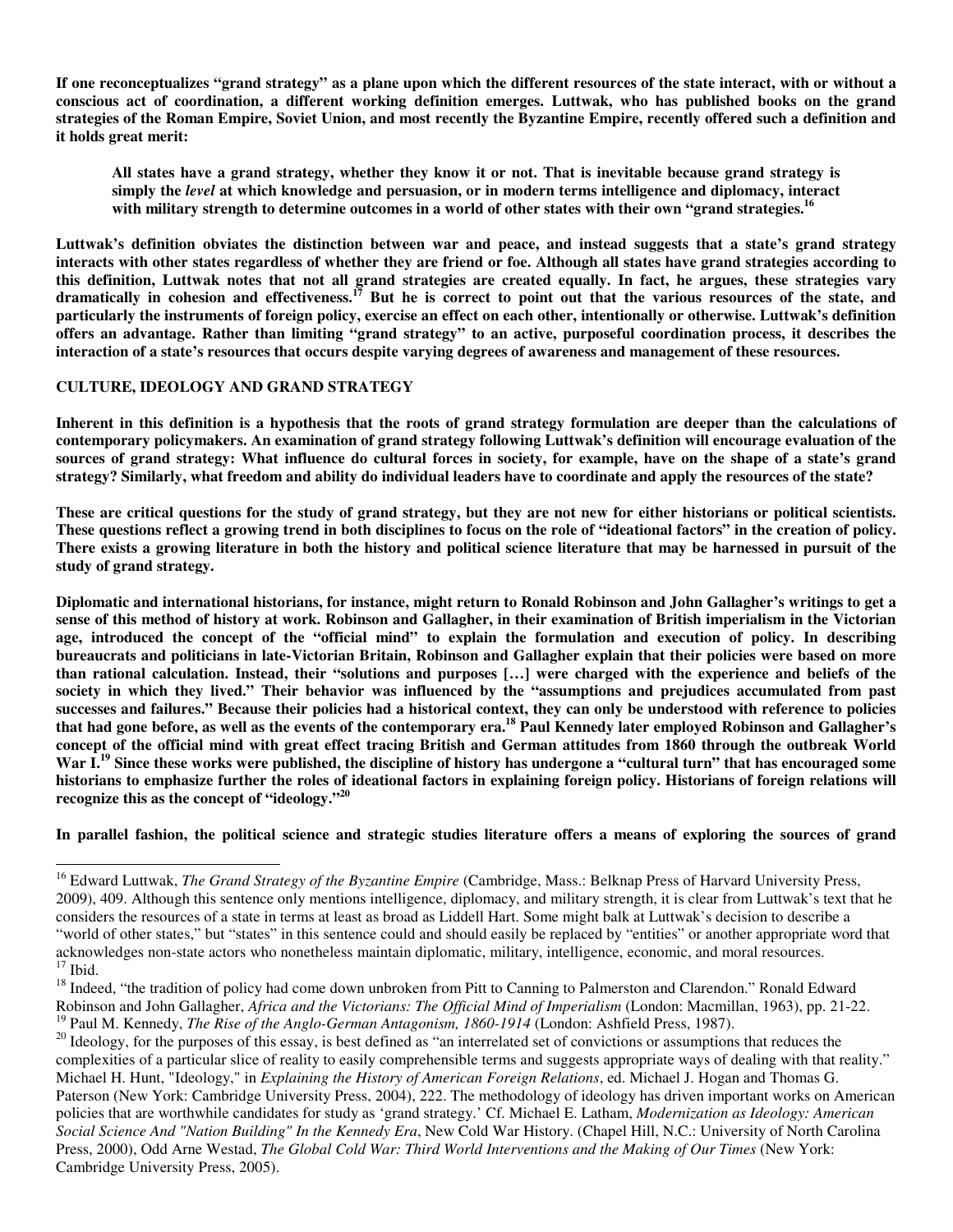strategy with the study of "strategic culture."<sup>21</sup> The concept of strategic culture, like the historical study of ideology, is rooted **in an anthropological definition of culture. Alistair Iain Johnston defined it as an integrated**

**system of symbols (e.g., argumentation structures, languages, analogies, metaphors) which acts to establish pervasive and long-lasting strategic preferences by formulating concepts of the role and efficacy of military** force in interstate political affairs, and by clothing these concepts with such an aura of factuality that the **strategic preferences seem uniquely realist and efficacious. 22**

Others expand the basis of strategic culture to include geography, climate, natural resources, memory, key texts, transnational norms, generational change, and changing technology.<sup>23</sup> The impact of these elements on grand strategy is difficult to dispute.<sup>24</sup> The concept of strategic culture does not minimize— let alone discount— the importance of material factors of hard power. Rather, by piercing the boundaries between culture and politics, it contextualizes hard power by exploring "the range of cultural conditions which shape the perception strategists have of material conditions."<sup>25</sup> The student who uses the methodology of "strategic culture" might be tempted simply to catalogue all of the potential cultural influences that affect the formulation of grand strategy. Doing so would be counterproductively reductionist. The true difficulty—and true rewards—of this approach are in weighing the determinants to find the greatest influences on a state's grand strategy.

Both the historical and political science approaches offer methods for inquiry into formulating grand strategy.<sup>26</sup> The study of grand strategy requires reading political, cultural, diplomatic, and military history and theory, but it also provides a new framework by asking students to consider the relationship between these topics rather than examining each one discretely. This approach to the study of grand strategy, operating within Luttwak's definition, allows for the study of a wide choice of **states and various epochs of war and peace.**

This approach, too, is of greater benefit for students interested in thinking about the formulation of contemporary or future grand strategy. First, Luttwak's definition is more suitable for applying to the current international system. Unlike Liddell Hart, Luttwak disaggregates grand strategy from periods of major war and is appropriate for periods of anarchy, peace, or **limited, asymmetrical war. Second, since Luttwak's definition leads to a constructivist consideration of objectives and resources, it requires students to begin with fundamental questions about grand strategy. 27**

**Despite its many benefits, this approach to grand strategy makes thinking about contemporary grand strategy more** demanding. It has proven difficult enough for strategic thinkers to formulate a grand strategy when that meant the conscious application and coordination of resources to a defined objective. But if the United States currently has a grand strategy that is based on the structural and cultural forces inherent in American society, both the complexity and scale of the task is compounded. The student of grand strategy must confront Bismarck's humble submission that he was simply plunging his **hand into the stream of time, the course of which could not be changed. 28**

If the determinants of grand strategy are as deeply rooted as this essay implies, then the "stream of time" runs over a riverbed carved by long-term, powerful forces. It will be essential for students to grapple with the difficulty of how leaders might

 $21$  The study of "strategic culture" did not have propitious beginnings. There were three previous iterations of the concept before Alistair Iain Johnston offered the re-conceptualization used here. This essay will consider Johnston's definition. For the history of the concept, see Alastair Iain Johnston, "Thinking About Strategic Culture," *International Security*, Spring, 1995.  $^{22}$  Ibid.:p. 46.

<sup>23</sup> Darryl Howlett, "Strategic Culture: Reviewing Recent Literature," *Strategic Insights* IV, October, 2005.

<sup>&</sup>lt;sup>24</sup> Perhaps the best test of this logic is the simple counter-factual posed by Stewart Patrick: How might the post-Second World War international system have differed had a state besides the United States emerged as the most powerful? Patrick offers various differences had Nazi Germany, the Soviet Union, or even Britain emerged as the strongest state in 1945. See generally Stewart Patrick, Best Laid Plans: The Origins of American Multilateralism and the Dawn of the Cold War (Lanham, Md.: Rowman & Littlefield Publishers, 2008).

<sup>&</sup>lt;sup>25</sup> Howlett, "Strategic Culture: Reviewing Recent Literature."

<sup>&</sup>lt;sup>26</sup> The constructivist nature of strategic culture makes grand strategy a fertile subject for the interdisciplinary use of history and political science. Political science theories should serve, in the words of Marc Trachtenberg, as the "engines of analysis" to determine research questions. For more on the benefits of interdisciplinary studies, see Marc Trachtenberg, *The Craft of International History : A Guide to Method* (Princeton, NJ: Princeton University Press, 2006), p. 33.

<sup>&</sup>lt;sup>27</sup> Perhaps the most important question is mentioned above, and requires students to assess the balance between structural and cultural forces and role of leaders in making grand strategy more coherent or effective. Other questions might be asked under the umbrella question "What are the sources of grand strategy?" How do states identify the resources they might use to influence outcomes in the international system? How do a state's resources or constituent elements influence outcomes without policy-makers awareness? How do these resources interact, and does their interaction strengthen or diminish their ability to influence outcomes? How do states decide on what outcomes they seek? Must states consciously seek specific outcomes for them to be achieved?

<sup>28</sup> Bismarck is quoted in full in Otto Pflanze, *Bismarck and the Development of Germany; the Period of Unification, 1815-1871* (Princeton, N.J.: Princeton University Press, 1963), p. 17.